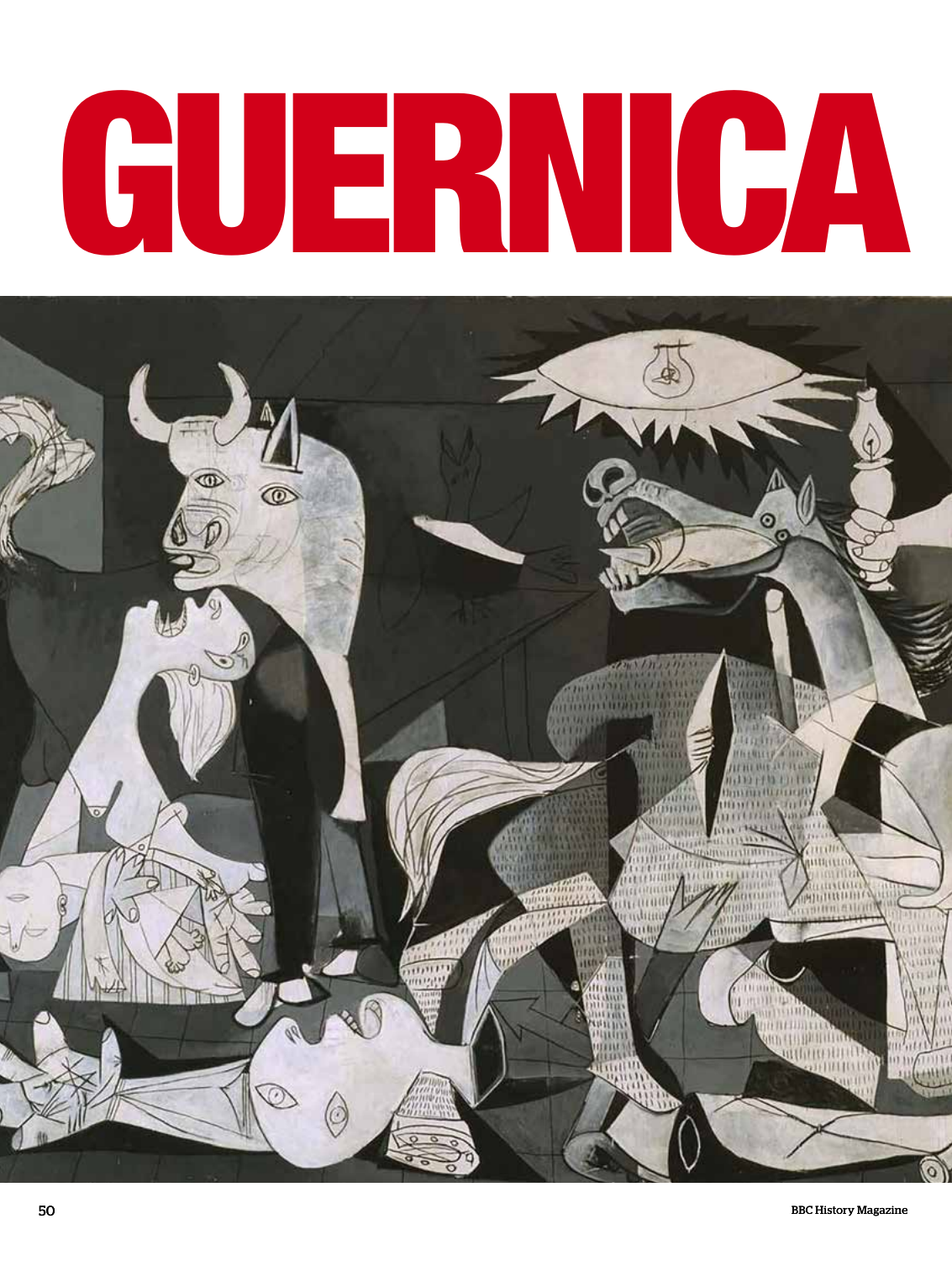The bombing of the Basque town during the Spanish Civil War heralded a terrible new age of warfare. But who was the main culprit – Hitler or Franco? **Paul Preston** considers the evidence

> **Modern barbarism Pablo Picasso's searing interpretation of the bombing of Guernica on 26 April 1937. The raid triggered worldwide revulsion**

> > **and inspired one of the most devastating denunciations of warfare in the history of art**

Á  $\mathbb{Z}$ 

ALAMY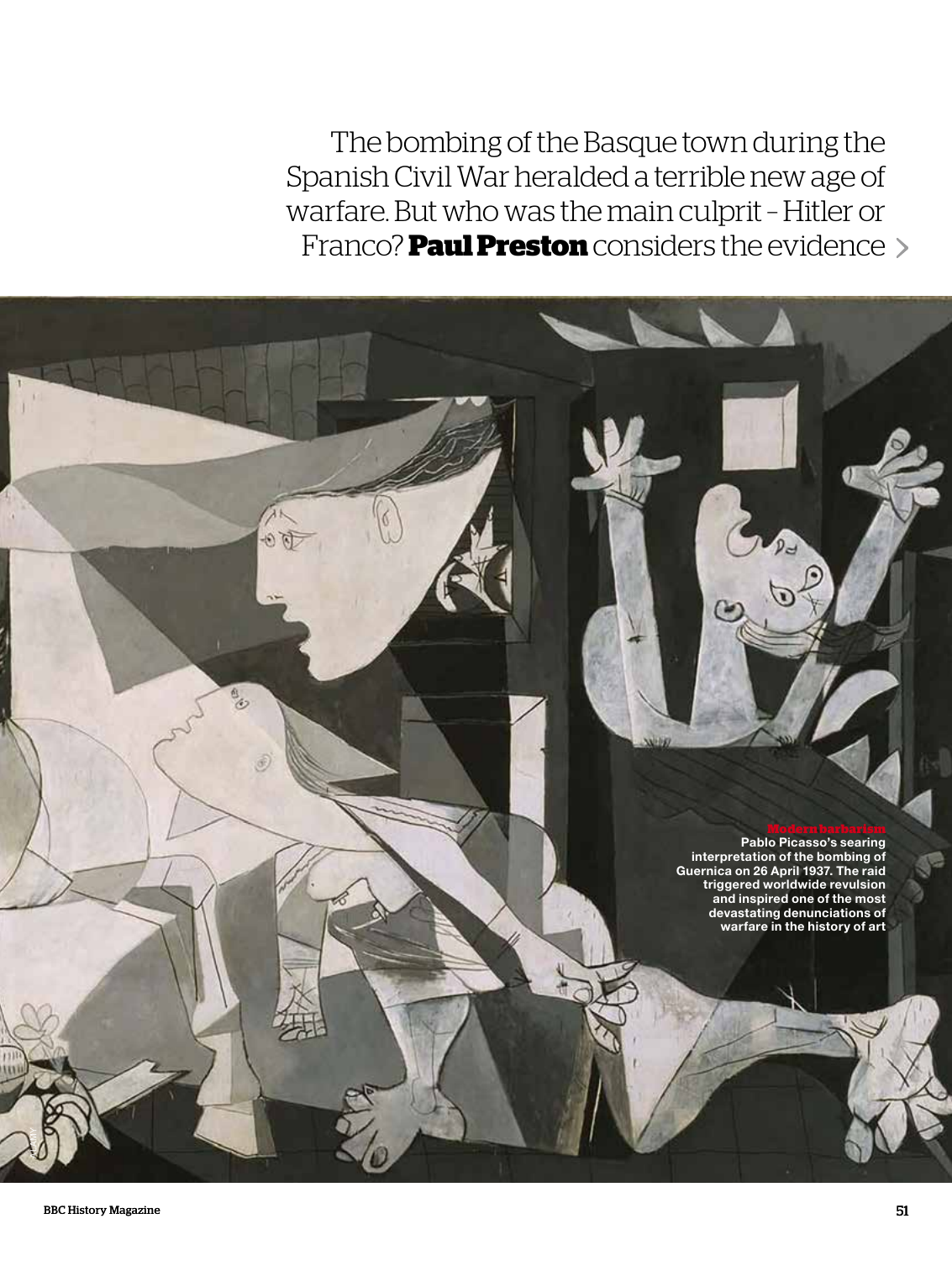**Francis**<br>Elegionaria.<br>Colonel Wo rom 4.40 to 7.45 in the late afternoon of Monday 26 April 1937, the small Basque town of Guernica was destroyed by sustained bombing attacks by Hitler's Condor Legion and Mussolini's Aviazzione Legionaria. The operation was supervised by Colonel Wolfram von Richthofen, the Condor Legion's chief of staff, a brilliant and ruthless Prussian aristocrat with a doctorate in aeronautical engineering.

A cousin of the First World War fighter ace 'the Red Baron' Manfred von Richthofen, Wolfram had planned the entire operation as an experiment in terror – as he would later mastermind the Blitzkrieg in Poland and France. His choice of projectiles aimed to cause the greatest possible number of civilian victims. A combination of explosive bombs and incendiaries rained on the residential sector of the town, which was largely made of wood. And to prevent the fires being put out, the municipal water tanks and the fire-station were the first targets.

Terrified civilians fleeing to the surrounding fields were herded back into Guernica by the machine-gun strafing of Heinkel He 51 fighters that circled the town in what Richthofen called "the ring of fire".

Monday was market day in Guernica. Between the townspeople, refugees, peasants bringing goods to the market, and train loads of people from Bilbao coming to buy food, there were at least 10,000 people crammed into the town that day. They were attacked by 28 German and three Italian bombers together with 10 Heinkel He 51 and 12 Fiat CR32 biplane fighters and possibly six of the first ever Messerschmitt Bf109s. It was an operation on a scale that could hardly have been organised by the Germans behind the backs of the Spanish staff, with whom there was, in any case, constant liaison. The town had no anti-aircraft defences.

### **Diabolic forces**

The horror unleashed that day was captured in the eyewitness account of the Basque priest Father Alberto Onaindía. "The explosion of the bombs, the fires which were beginning to break out and the harassment of the machinegunning planes forced us to take cover under trees, under house entrances, dropping to the ground in the field when we saw a plane approaching. There was no anti-aircraft defence, no defence of any kind, we were encircled and corralled by diabolic forces in pursuit of defenceless inhabitants. Through

# The choice of projectiles aimed to cause the greatest possible number of civilian casualties

the streets wandered the animals brought to market, donkeys, pigs, chickens. In the midst of that conflagration we saw people who fled screaming, praying, or gesticulating against the attackers… I had other bombing experiences later in England during the Second World War. But I never felt so unprotected and so much a defenceless victim as on that April 26th of 1937."

The exact number of victims of the bombing that day will never be known because of the immediate chaos and the fact that forces of General Francisco Franco – leader of the military uprising that had triggered the Spanish Civil War the previous summer – occupied the town three days later.

No effort was made to clear debris until after the end of the Civil War in 1939. All evidence of the bombing was removed, and no record was kept of bodies recovered.

Estimates as to how many people died in Guernica have varied widely. Pro-Franco accounts suggest that the number was below 200. But, based on the testimony of medical personnel in Guernica on the day and in nearby hospitals that received casualties, the Basque government estimated that 1,645 people were killed and a further 889 injured in the attack. (It's thought that hundreds died asphyxiated in bomb shelters as the fires sucked up available oxygen.) The most recent research suggests that the truth lies near to, or even higher than, the Basque government's estimate.

Whatever the true death toll, as the first near-total destruction of an 'open' town in European history, Guernica was burned into the continent's conscience as Franco's great crime.

What happened at Guernica was consistent with threats made by General Emilio Mola, the man who masterminded the military coup that aimed to unseat Spain's Republican government. "It is necessary to spread terror," he declared on 19 July 1936, just a day after the coup began. "We have to create the impression of mastery, eliminating without scruples or hesitation all those who do not

think as we do." Rebel forces did precisely that in all of south-west Spain, the conservative areas of Old Castile, and Galicia in the north.

Franco's principal objective was the Republican capital, Madrid, but it held out and, in mid-March 1937, his own troops and those of Italian leader Benito Mussolini were defeated at the battle of Guadalajara (40 miles north-east of the capital). It was now that Franco made a strategic volte-face.

With the Republic concentrating its best troops in the centre of Spain and neglecting other fronts, Franco accepted the case for victory by instalments elsewhere. Colonel Juan Vigón, chief of Mola's general staff, argued for priority to be given to operations in the north to strengthen the rebel war effort by the seizure of the coal, iron and steel reserves and armaments factories of the Basque province of Vizcaya. The commander of the German Condor Legion, General Hugo Sperrle, agreed, promising that Basque resistance would crumble under concerted airborne attacks.

### **Rapid denials**

By the end of March, Mola had gathered a large army backed by the air support of the Condor Legion and the Italian Aviazione Legionaria, all under Richthofen's command. Mola issued a threat that was both broadcast and printed in a leaflet dropped on the main towns: "If your submission is not immediate, I will raze Vizcaya to the ground, beginning with the industries of war. I have ample means to do so." He then unleashed a massive four-day artillery and aircraft bombardment of eastern Vizcaya in which the small country town of Durango was destroyed. One hundred and twenty seven civilians were killed and a further 131 died shortly after of their wounds. Franco's headquarters in Salamanca denied the bombing and attributed the damage to the Basques themselves.

Franco was delighted to have the crack Condor Legion as part of his forces. He allowed Sperrle and Richthofen a free hand to liaise directly with Mola and Vigón. This gave the Germans the decisive voice in the campaign. Sperrle wrote in 1939: "All suggestions made by the Condor Legion for the conduct of the war were accepted gratefully and followed."

While the advance was being planned, Richthofen wrote in his diary on 24 March: "We are practically in charge of the entire business without any of the responsibility." On 28 March he added: "I have established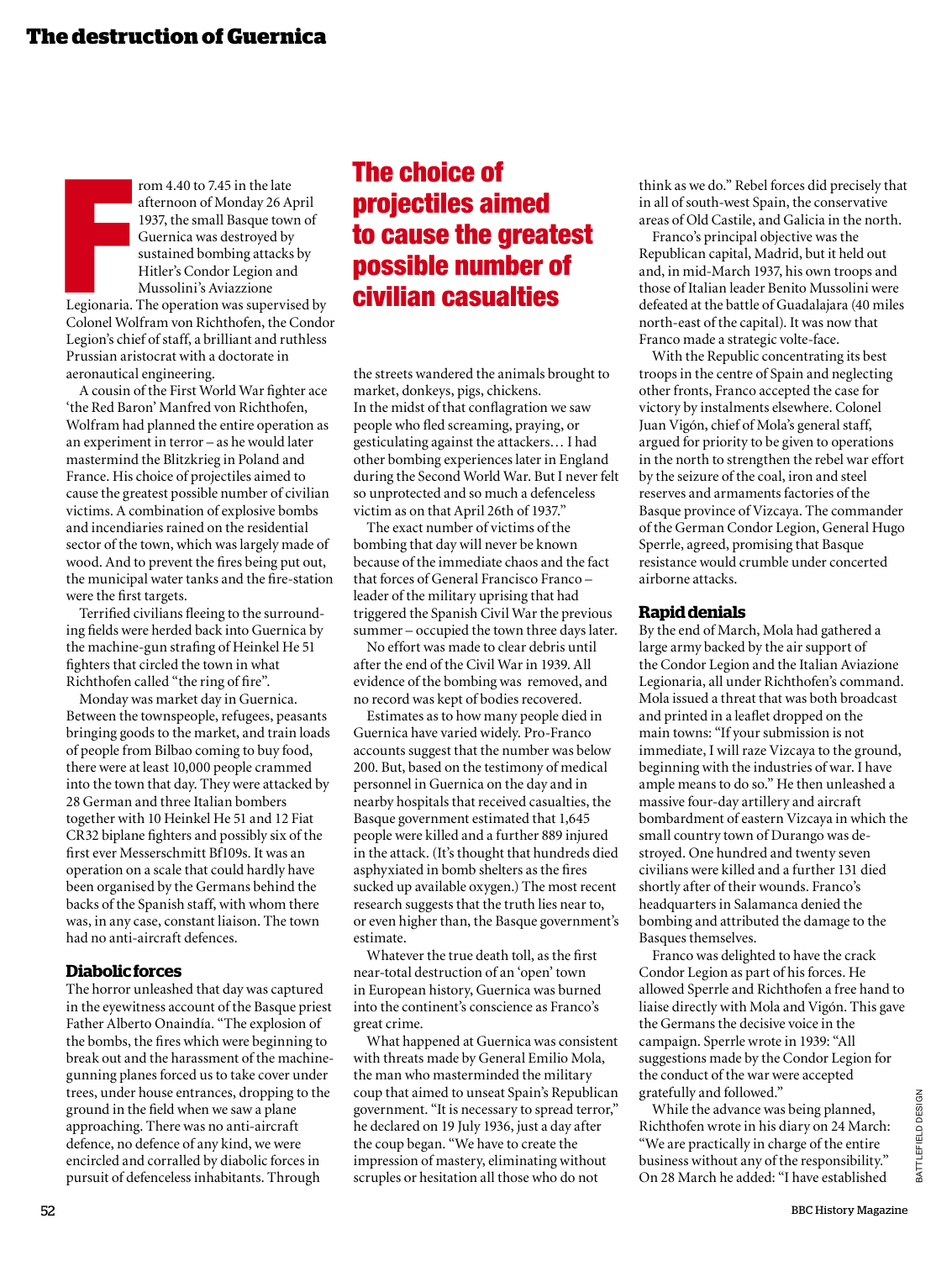

**The attack on Guernica, which sits 260 miles north of Madrid, was central to the Nationalist plan to demoralise the Basque population** 



**Nationalist general Emilio Mola declared that it was "necessary** 





**General Franco (centre) pictured in August 1937. The general's attempts to deny responsibility for the bombing of Guernica turned into a public relations disaster for his forces**





effective ground/air command."

In expecting Vizcaya to fall in three weeks, Franco and Mola had underestimated the determination of the Basques. Steep, wooded hills, poor roads and heavy rain and fog had helped the retreating Gudaris (Basque soldiers) to delay the attacking forces. With Franco and Sperrle frustrated by the slowness of the advance, Richthofen used terror bombing to break the morale of the civilian population and to destroy communications where roads passed through towns. That was the purpose of the destruction of Durango and the intense bombing on 4 April of the Basque town of Otxandiano.

Sperrle, Richthofen, Mola and Vigón now talked increasingly of reducing Bilbao to "debris and ash". By 24 April, after merciless air bombardment and artillery pounding, the Basque forces were falling back in disarray. On 25 April, Vigón agreed to Richthofen's plan to combine the tactical objective of blocking the retreat south of Guernica near Marquina with the broader strategic coup of the devastating blow announced by Mola. That night, rebel radio at Salamanca broadcast the following warning to the Basque people: "Franco is about to deliver a mighty blow against which all resistance is useless. Basques! Surrender now and your lives will be spared." A day later, Guernica would feel the full force of Mola's threat.

### **Distraught officials**

On 26 April 1937, four journalists covering the conflict – the Australian Noel Monks of the *Daily Express*, the Scotsman Christopher Holme of Reuters, the South African George Steer of *The Times* and the Belgian Mathieu Corman of the Parisian *Ce Soir* – spent 15 minutes in a bomb crater west of Guernica being strafed by the machine-guns of six Heinkel 51s. Later that night, they were having dinner when a distraught Basque official came in with news that Guernica was burning. They abandoned their table and drove to the town, which was still ablaze when they arrived at 11pm. They watched helplessly as weeping Gudaris frantically tried to dig out the bodies from the ruins.

Steer interviewed survivors in the smoking ruins until the early hours of the 27th – "my authority for all that I have written", as he later noted. He returned to Bilbao, spoke to more survivors and then drove the 15 miles back to Guernica to view the damage in daylight.

Steer found three silver tubes of German incendiary devices which accorded with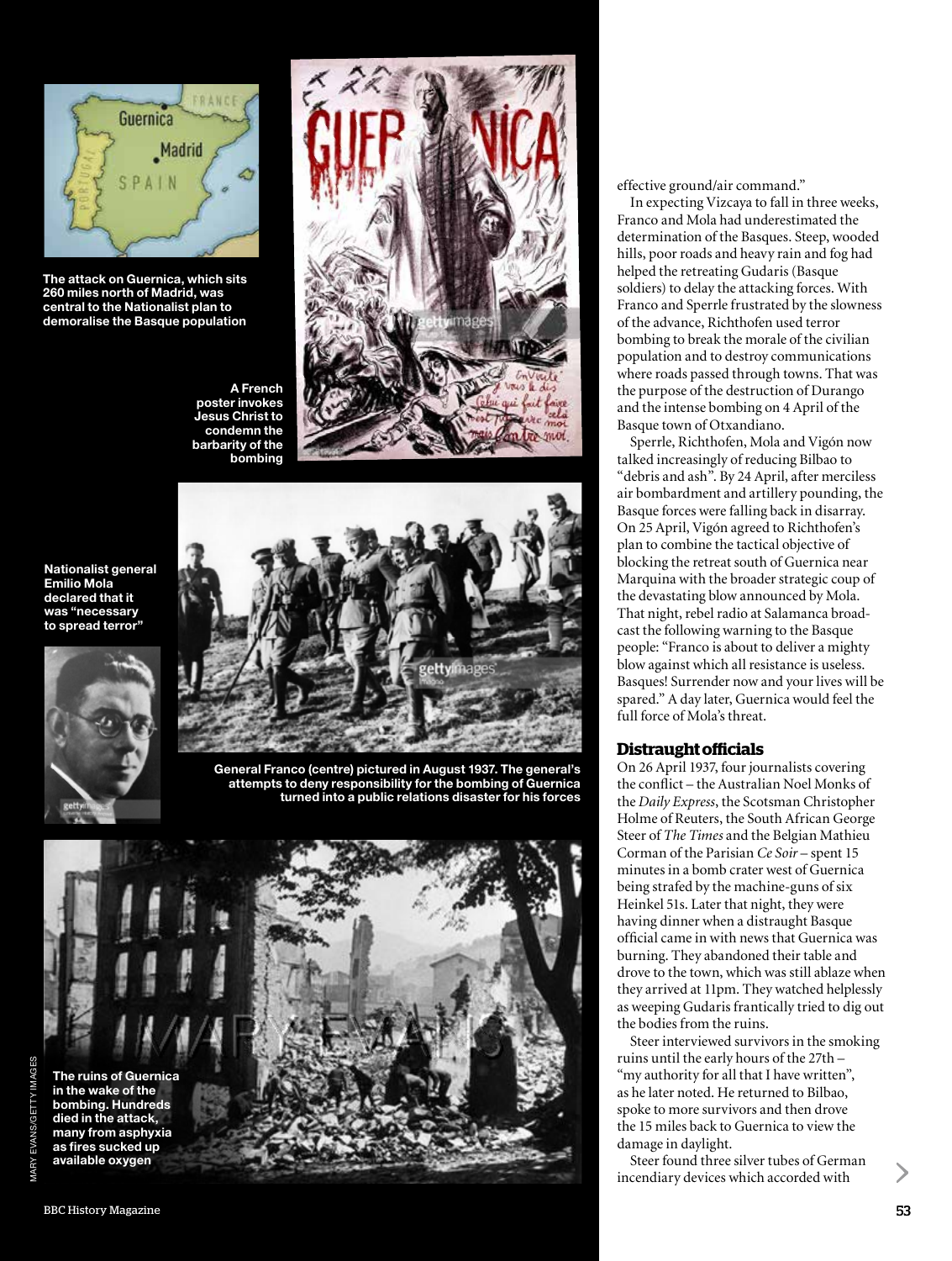## **The destruction of Guernica**

Richthofen's diary entry about the "complete technical success" of his selection of the unusual bombload of explosive 'splinter' and incendiary bombs. His innovative thinking was that, while bomb craters in roads could be filled, massive destruction of buildings was a more effective obstacle to retreating troops.

Steer's account of what he witnessed was published on 28 April in *The Times* and reproduced in the *New York Times*. Subdued and unsensational in tone, it provoked a worldwide storm of concern and was one of the most important reports filed by a newsman during the Spanish Civil War. More than any other commentator at the time, Steer managed to incorporate into his despatch a vivid sense of the scale of the atrocity.

"In the form of its execution and the scale of the destruction it wrought, no less than in the selection of its objective, the raid on Guernica is unparalleled in military history. Guernica was not a military objective. A factory producing war material lay outside the town and was untouched. So were two barracks some distance from the town. The town lay far behind the lines. The object of the bombardment was seemingly the demoralisation of the civil population and the destruction of the cradle of the Basque race.

"The whole town of 7,000 inhabitants, plus 3,000 refugees, was slowly and systematically pounded to pieces… In a street leading downhill from the Casa de Juntas I saw a place where 50 people, nearly all women and children, are said to have been trapped in an air raid refuge under a mass of burning wreckage. Many were killed in the fields, and altogether the deaths may run into hundreds." (George Steer's name was, incidentally, placed on the Gestapo's Special Wanted List of 2,820 persons to be detained after a future German occupation of Britain.)

### **Wholesale arson**

Steer's perception that this was a new kind of warfare ensured that his despatch would have a deeply disturbing impact on both sides of the Atlantic. The *New York Times* editorial on the following day condemned "wholesale arson and mass murder, committed by rebel airplanes of German type". It was reprinted in full on 29 April in the French communist daily *L'Humanité*, where it was read by Pablo Picasso. At the time, Picasso was working on a commission by the Spanish Republican government to provide a mural for the great Paris exhibition planned for summer 1937. Already affected by Louis Delaprée's despatches about the bombing of Madrid, he



**Republican troops celebrate victory at the battle of Guadalajara, near Madrid, in March 1937. Defeat for nationalist forces here persuaded Franco to concentrate his firepower on Basque resistance**



**A new kind of warfare Condor Legion aircrew with their Heinkel plane during the Spanish Civil War. The events of 26 April 1937 made the Luftwaffe's capacity to raze towns and spread terror abundantly clear**

**Speaking truth to power**